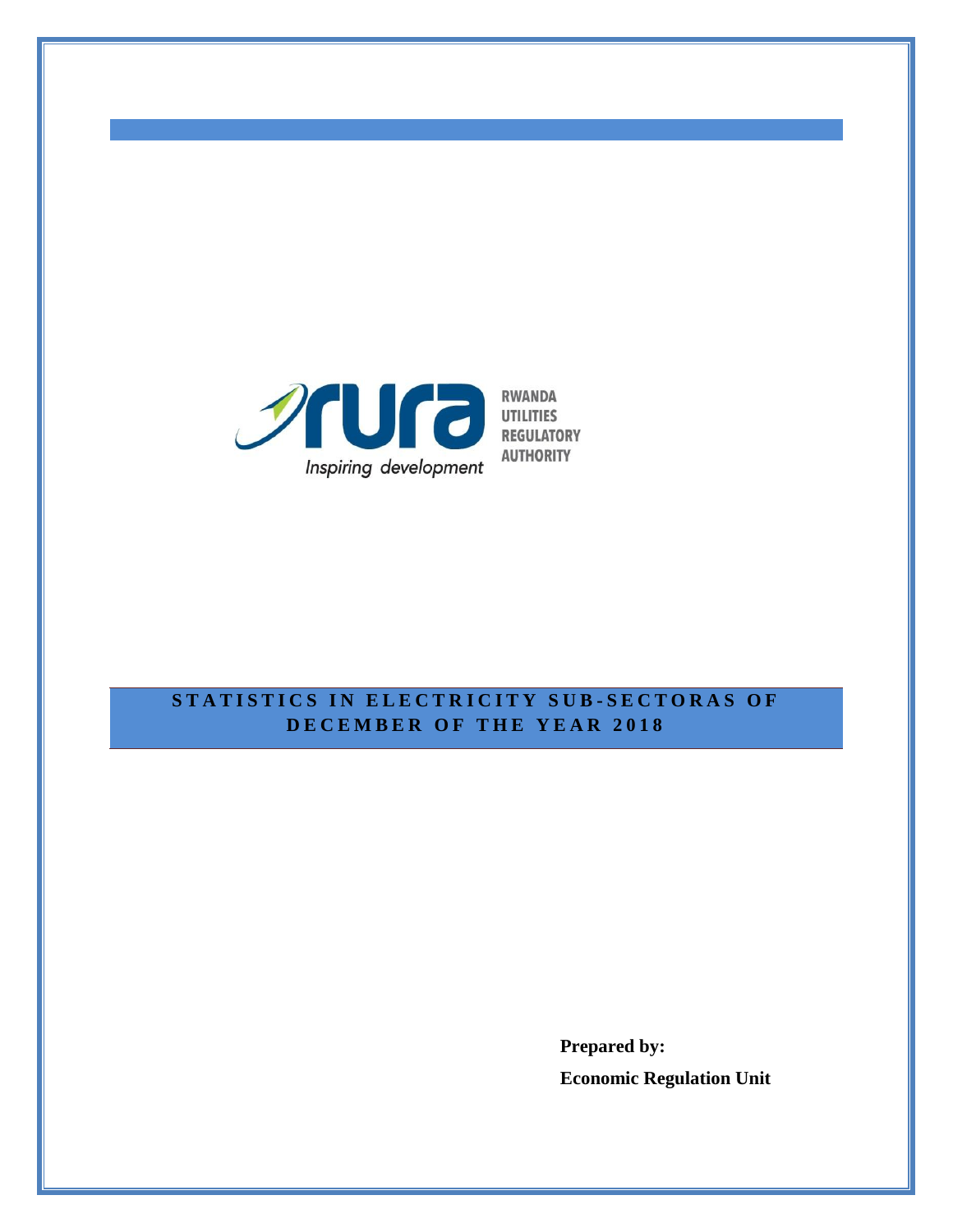# **TABLE OF CONTENTS**

| 3. |  |
|----|--|
| 4. |  |
| 5. |  |
|    |  |
|    |  |
|    |  |
| 6. |  |
|    |  |

# **LIST OF FIGURES**

# **LIST OF TABLES**

| Table 1: Trend of domestic generation and imported electricity (kWh) for the year 2018 |  |
|----------------------------------------------------------------------------------------|--|
|                                                                                        |  |
|                                                                                        |  |
|                                                                                        |  |
|                                                                                        |  |
|                                                                                        |  |
|                                                                                        |  |
|                                                                                        |  |
| Table 9: List of IPPs with provisional license for generation as of December 2018 10   |  |
|                                                                                        |  |
|                                                                                        |  |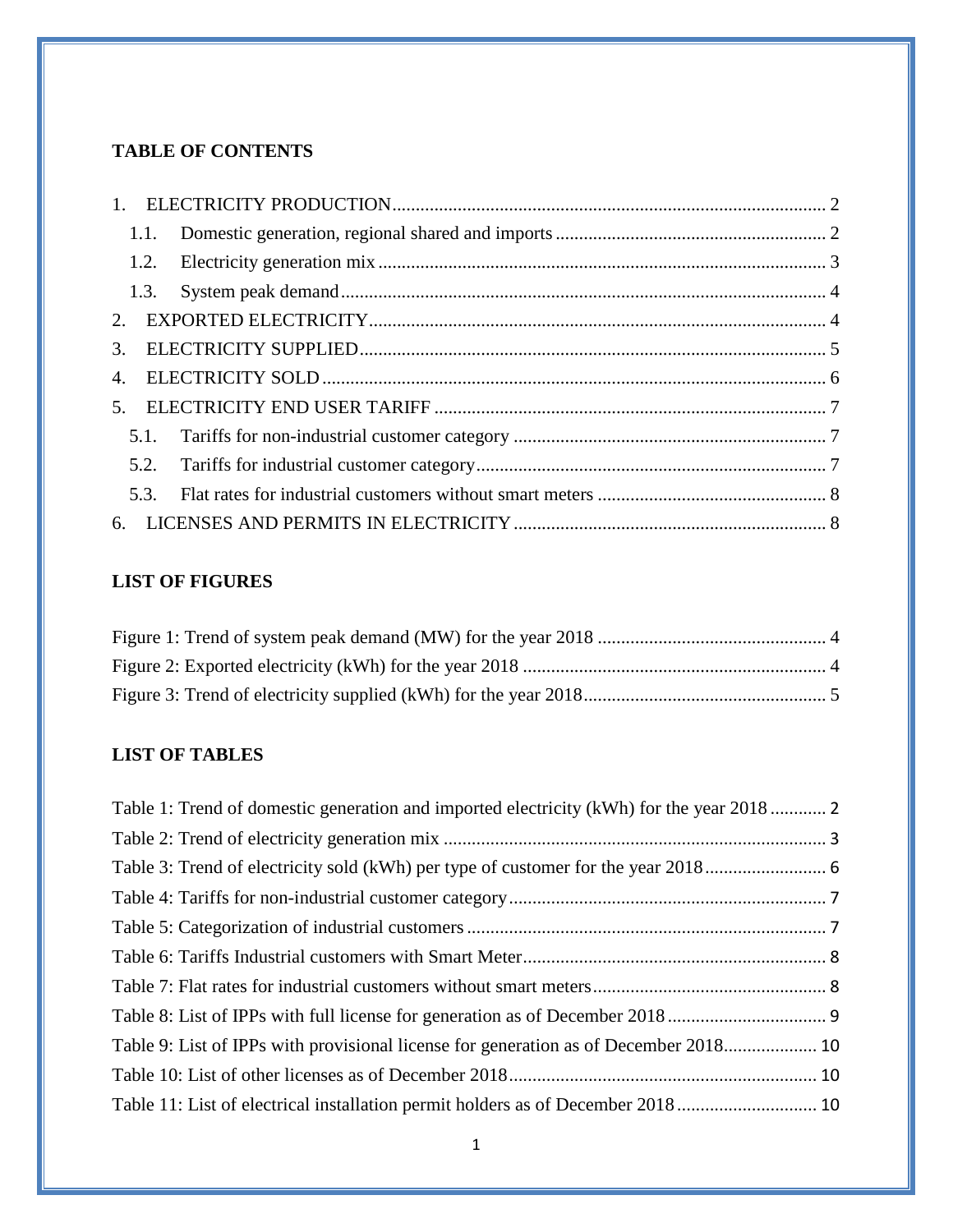# <span id="page-2-0"></span>**1. ELECTRICITY PRODUCTION**

# <span id="page-2-1"></span>**1.1.Domestic generation, regional shared and imports**

# <span id="page-2-2"></span>**Table 1: Trend of domestic generation and imported electricity (kWh) for the year 2018**

| <b>Plant name</b>                  | Q1 2018     | Q2 2018     | Q3 2018     | <b>O4 2018</b> |
|------------------------------------|-------------|-------------|-------------|----------------|
| Agatobwe                           | 14,351      |             |             |                |
| Cyimbili                           | 135,988     | 307,388     | 137,988     | 286,592        |
| <b>Gaseke MHPP</b>                 | 332,221     | 668,529     | 214,378     | 218,032        |
| Gashashi                           | 198,978     | 325,179     | 158,184     | 178,107        |
| Giciye I                           | 3,617,594   | 4,638,805   | 3,055,468   | 3,466,866      |
| Giciye II                          | 3,736,083   | 4,881,241   | 1,996,317   | 3,629,504      |
| GigaWatt Global                    | 3,130,000   | 3,396,000   | 3,623,650   | 3,204,520      |
| Gihira                             | 1,576,867   | 2,444,544   | 2,312,847   | 2,334,005      |
| Gisenyi                            |             | 1,435,683   | 2,163,506   | 2,506,526      |
| Gishoma Peat                       |             | 342,925     | 23,987,700  | 7,229,805      |
| Jabana I                           | 5,532,300   | 1,692,010   | 1,946,018   | 5,417,060      |
| Jabana II                          | 27,849,392  | 18,083,916  | 26,848,448  | 21,351,744     |
| Jali Solar                         | 34,001      | 32,348      | 39,047      | 30,438         |
| Keya                               | 1,879,599   | 1,673,270   | 1,592,809   | 946,033        |
| Kivuwatt                           | 48,007,712  | 45,030,607  | 55,469,710  | 54,137,134     |
| Mazimeru                           | 673,814     | 802,382     | 554,644     | 551,548        |
| Mukungwa I                         | 8,953,742   | 13,018,981  | 12,939,332  | 18,738,168     |
| Mukungwa II                        | 807,692     |             |             | 832,765        |
| Murunda                            | 149,646     | 143,054     | 100,096     | 163,801        |
| Musarara                           | 116,442     | 856,841     | 700,030     | 555,602        |
| Mutobo                             | 342,968     | 386,950     | 380,712     | 306,867        |
| Nasho Solar                        | 1,032,562   | 1,035,497   | 1,276,499   | 1,073,156      |
| Nkora                              | 537,158     | 869,907     | 529,559     | 567,585        |
| Nshili MHPP                        | 314,376     |             |             |                |
| Ntaruka MHPP                       | 2,390,400   | 5,795,000   | 10,281,200  | 7,866,000      |
| Nyabahanga MHPP                    | 68,704      | 77,100      | 250,032     | 111,281        |
| Nyabarongo MHPP                    | 37,767,700  | 42,904,100  | 24,235,700  | 27,677,900     |
| Rugezi                             | 2,071,896   | 4,668,324   | 2,216,038   | 2,584,248      |
| Rukarara I                         | 11,577,500  | 14,487,200  | 8,261,402   | 9,727,286      |
| Rukarara II                        | 3,171,348   | 4,182,809   | 2,873,318   | 3,156,307      |
| Rwaza                              |             |             |             | 3,769,861      |
| So Energy Birembo                  |             |             | 8,644       | 188,562        |
| So Energy Masoro                   | 3,724,480   | 672,328     | 800,600     | 995,513        |
| So Energy Mukungwa I               | 4,775,940   | 998,164     | 792,503     | 4,043,154      |
| <b>Total Domestic Generation</b>   | 174,521,453 | 175,851,082 | 189,746,379 | 187,845,969    |
| <b>Regional shared and imports</b> | 20,306,079  | 24,300,093  | 23,545,961  | 25,665,007     |

**Source: EUCL-REG, December 2018**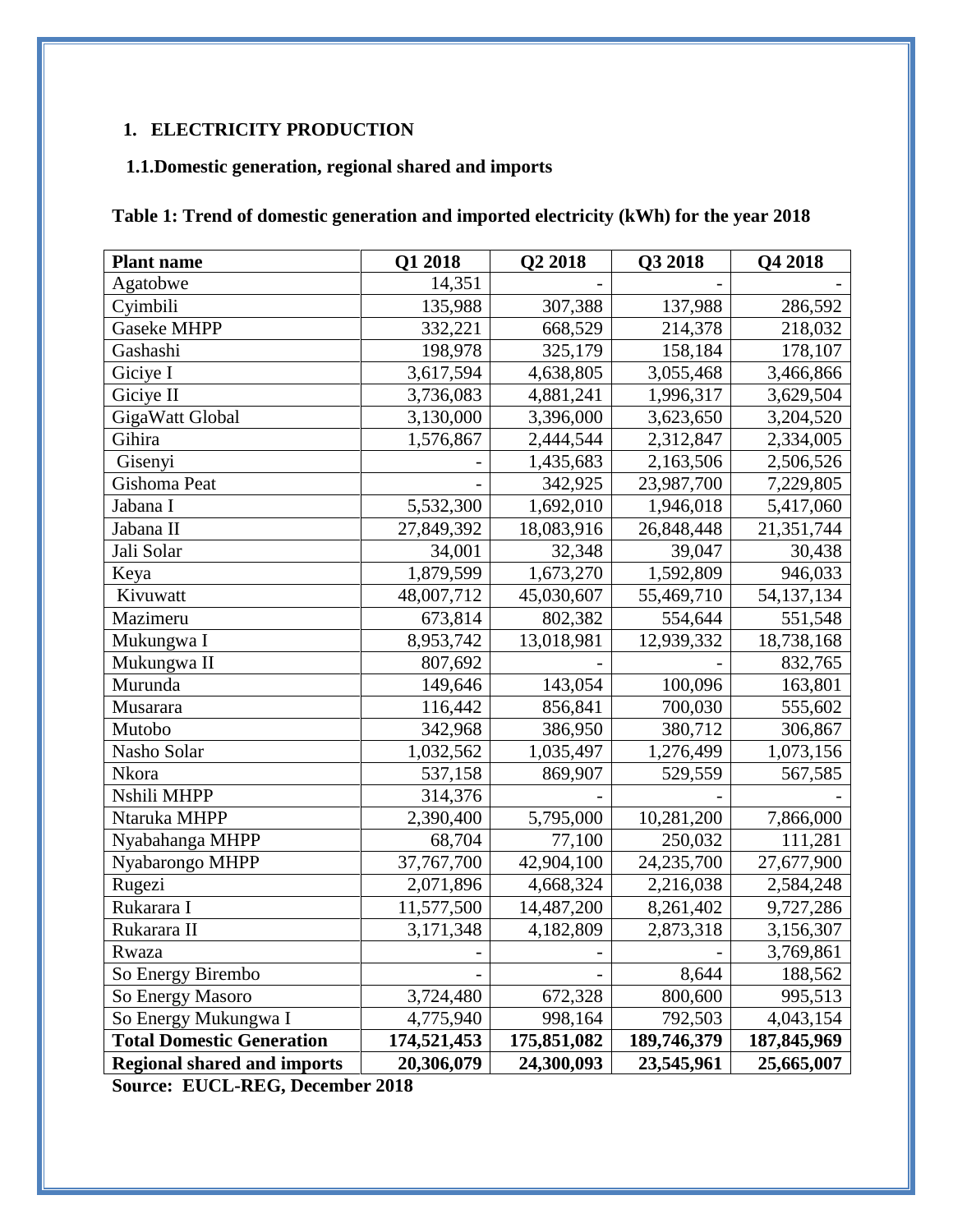The total generated electricity is from domestic power plants, regional shared plants, and imports. The total domestic generated electricitydecreased by 1.0% from the thirdquarter to the fourth quarter of the year 2018.

#### <span id="page-3-0"></span>**1.2.Electricitygeneration mix**

The electricity produced in Rwanda is generated using different sourcesnamely hydro, methane gas, peat, solar, heavy fuel and light fuel oil used to run thermal power plants and another portion is imported.

| <b>Power Generation Mix</b> | Q1 2018 | Q2 2018 | <b>Q3 2018</b> | <b>Q4 2018</b> | 2018  |
|-----------------------------|---------|---------|----------------|----------------|-------|
| Hydro                       | 41.3%   | 52.2%   | 35.1%          | 42.2%          | 42.6% |
| Methane                     | 24.7%   | 22.5%   | 26.0%          | 25.4%          | 24.7% |
| Peat                        | $0.0\%$ | 0.2%    | 11.2%          | 3.4%           | 3.8%  |
| Solar                       | 2.2%    | 2.2%    | 2.3%           | 2.0%           | 2.2%  |
| Thermal                     | 21.5%   | 10.7%   | 14.3%          | 15.0%          | 15.3% |
| Regional shared and imports | 10.4%   | 12.1%   | 11.0%          | 12.0%          | 11.4% |
|                             |         |         |                |                |       |

#### <span id="page-3-1"></span>**Table 2: Trend of electricity generation mix**

**Source: EUCL-REG, December 2018**

The 42.6% of the electricity supplied during the year2018 is generated from hydro, 24.7% from Methane, 15.3% from thermal, 2.2% from solar energy, 3.8% from peat power plants, and 11.4% is the regional shared and imports. In aggregate, the electricity generated from renewable resources is greater than the electricity generated from non-renewables.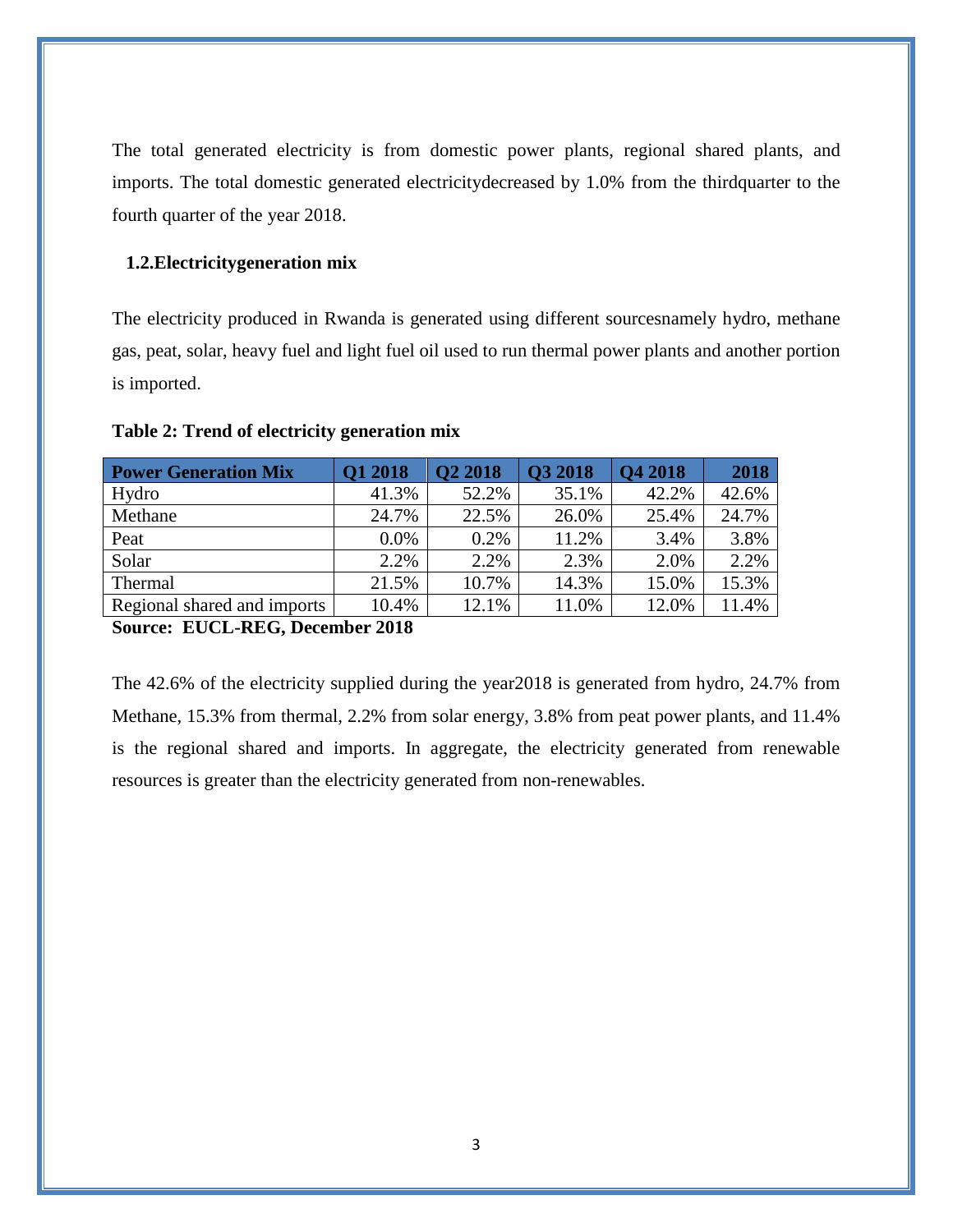#### <span id="page-4-0"></span>**1.3.System peak demand**

The peak quarter over the last four quarters of the year 2018 was quarter two with a peak demand of 138.71 MW as presented in the Figure 1.



<span id="page-4-2"></span>**Figure 1: Trend of system peak demand (MW) for the year 2018**

The system peak demand increased by 0.2% from the third quarter to the fourth quarter of the year 2018.

## <span id="page-4-1"></span>**2. EXPORTED ELECTRICITY**

<span id="page-4-3"></span>



**Source: EUCL-REG, December 2018**

**Source: EUCL-REG, December 2018**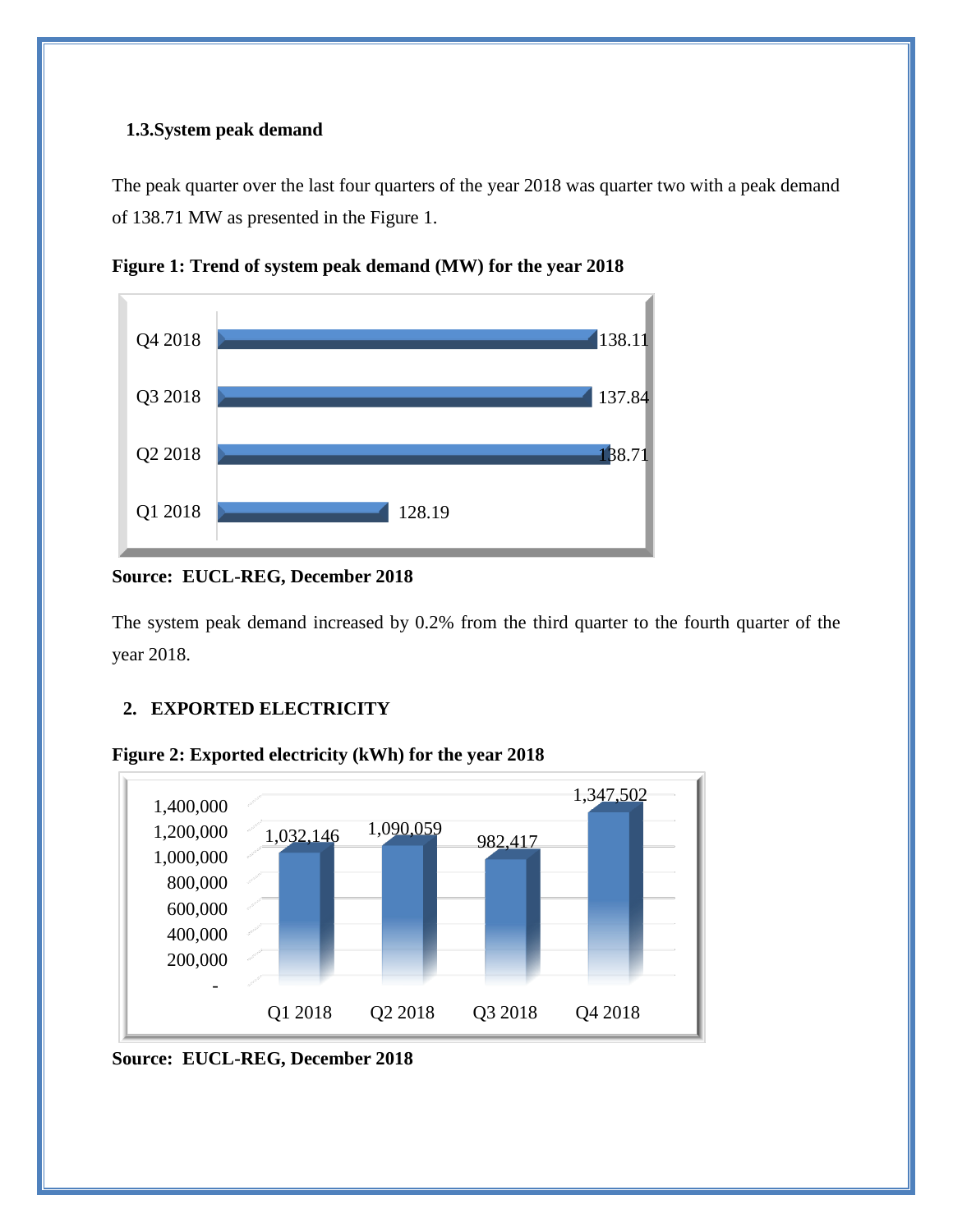The total exported electricity increased by 37.2% from the third quarter to the fourth quarter of the year 2018.

# <span id="page-5-0"></span>**3. ELECTRICITY SUPPLIED**

The electricity supplied in each quarter includes both domestic generation, regional shared and imports.

<span id="page-5-1"></span>



## **Source: EUCL-REG, December 2018**

The total electricity supplied by the utility decreased by 0.1% from the third quarter to the fourth quarter of the year 2018.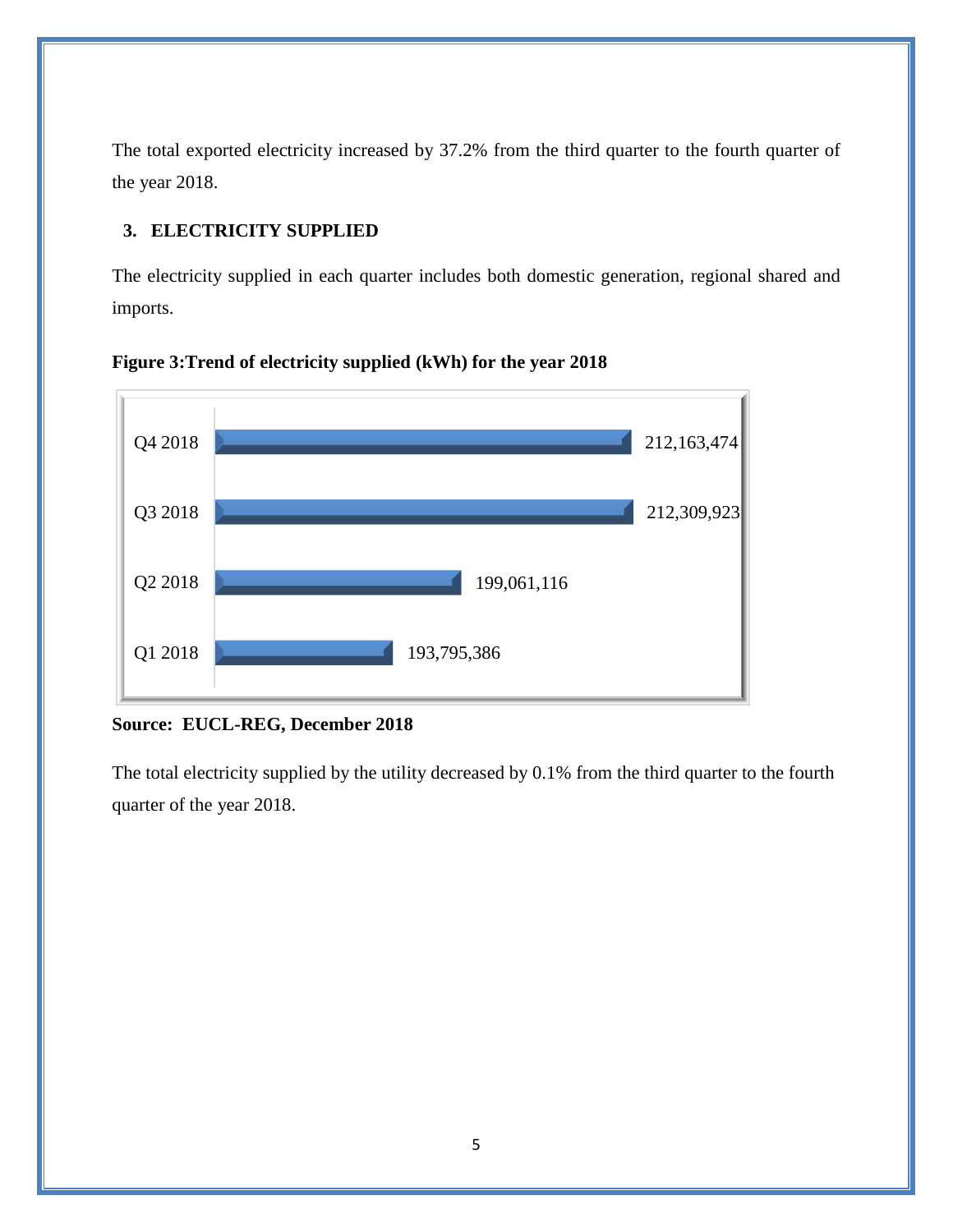## <span id="page-6-0"></span>**4. ELECTRICITY SOLD**

The electricity sold includes both the pre-paid and post-paid electricity.

| <b>Customer category</b>     | Q1 2018     | Q2 2018     | Q3 2018      | <b>Q4 2018</b> | <b>Share for</b><br>2018(%) |
|------------------------------|-------------|-------------|--------------|----------------|-----------------------------|
| Domestic/Residential         | 27,797,391  | 28,309,537  | 29, 141, 795 | 30,137,355     | 17.6                        |
| Non-Residential              | 54,018,462  | 56,795,796  | 52,534,469   | 51,424,277     | 32.8                        |
| <b>Water Pumping Station</b> | 5,305,072   | 5,455,678   | 6,375,509    | 6,528,931      | 3.6                         |
| <b>Water Treatment Plant</b> | 6,998,565   | 7,346,095   | 8,212,806    | 8,185,132      | 4.7                         |
| Telecom towers               | 11,657,663  | 11,599,725  | 11,940,108   | 11,162,577     | 7.1                         |
| <b>Health facilities</b>     |             |             | 2,301,680    | 3,736,860      | 0.9                         |
| <b>Broadcasters</b>          |             |             | 660,091      | 1,007,411      | 0.3                         |
| Hotels                       | 8,383,788   | 8,457,771   | 9,349,011    | 10,363,852     | 5.6                         |
| Industrial                   | 40,648,102  | 41,977,590  | 46,430,902   | 49,724,686     | 27.3                        |
| <b>Total</b>                 | 154,809,043 | 159,942,192 | 166,946,370  | 172,271,081    | 100.0                       |

<span id="page-6-1"></span>**Table 3: Trend of electricity sold (kWh) per type of customer for the year 2018**

**Source: EUCL-REG, December 2018**

The 32.8% of electricity supplied by EUCL in the fourth quarter of the year 2018 were sold to non-residential customers, 27.3% to industries, and 17.6% to residential customersand the remaining 22.2% were sold to water pumping station, water treatment plan, telecom towers, health facilities, broadcasters, and hotels.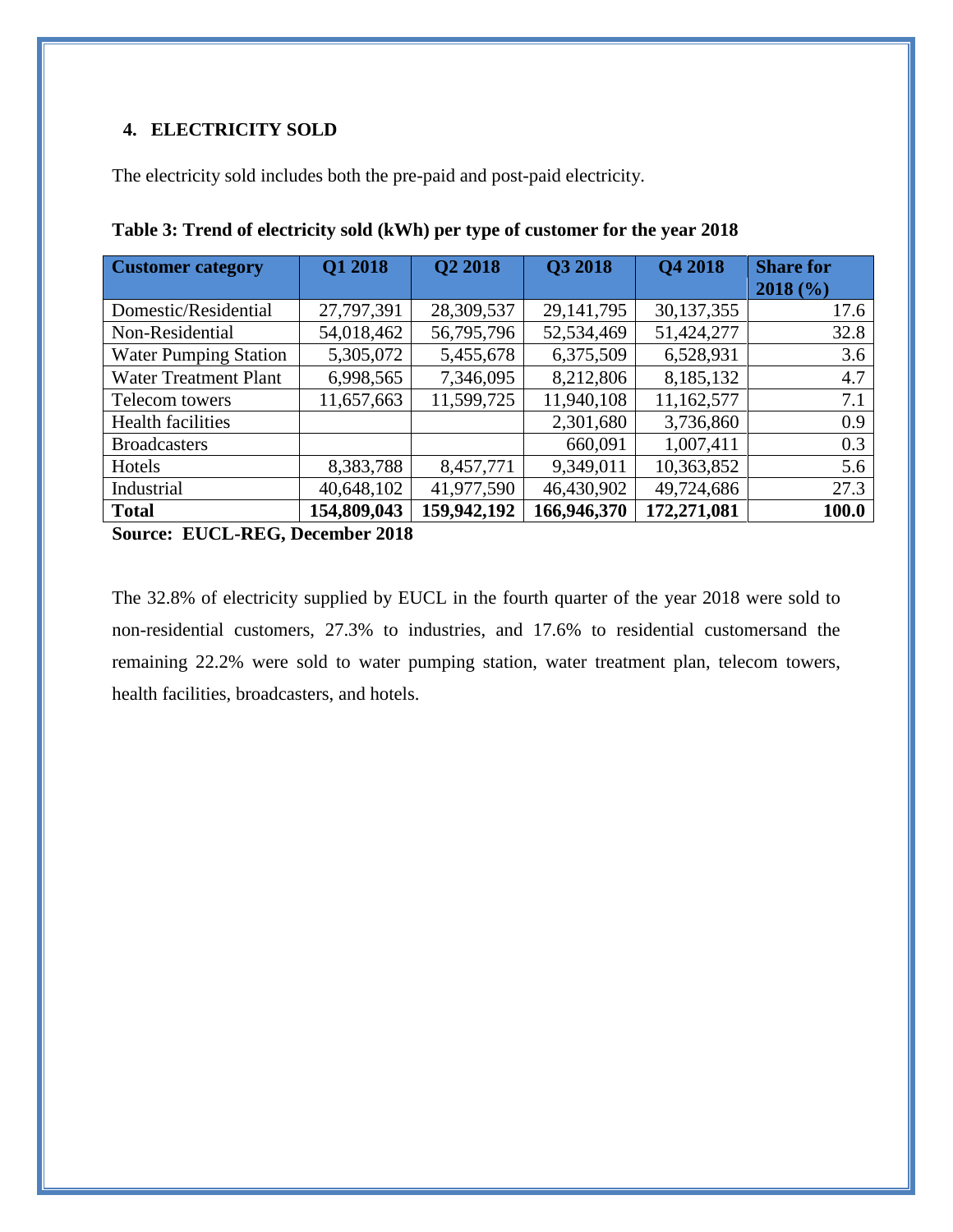# <span id="page-7-0"></span>**5. ELECTRICITY END USER TARIFF**

The electricity tariff that was charged to electricity customers during last quarter of the year 2018 was structured as follow:

### <span id="page-7-1"></span>**5.1.Tariffs for non-industrial customer category**

<span id="page-7-3"></span>

|  | Table 4: Tariffs for non-industrial customer category |  |
|--|-------------------------------------------------------|--|
|  |                                                       |  |

| Category                                          | <b>Consumption block per</b> | Frw/kWh (VAT &                   |  |
|---------------------------------------------------|------------------------------|----------------------------------|--|
|                                                   | month(kWh)                   | <b>Regulatory fee exclusive)</b> |  |
|                                                   | $]0-15]$                     | 89                               |  |
| Residential                                       | $[15-50]$                    | 182                              |  |
|                                                   | >50                          | 210                              |  |
| Non Residential                                   | $]0-100]$                    | 204                              |  |
|                                                   | >100                         | 222                              |  |
| Telecom towers                                    | All                          | 185                              |  |
| $\&$<br><b>Plants</b><br>Water<br>Water Treatment | All                          | 126                              |  |
| <b>Pumping Stations</b>                           |                              |                                  |  |
| Hotels                                            | All                          | 126                              |  |
| <b>Health Facilities</b>                          | All                          | 192                              |  |
| <b>Broadcasters</b>                               | All                          | 184                              |  |

## <span id="page-7-2"></span>**5.2.Tariffs for industrial customer category**

Industrial customers are those registered as industries and are categorized based on their level of consumption as defined below:

## <span id="page-7-4"></span>**Table 5: Categorization of industrial customers**

| <b>Industry category</b> | <b>Annual consumption (kWh/Year)</b> |
|--------------------------|--------------------------------------|
| Small                    | $\leq 22,000$                        |
| Medium                   | 122,000-660,0001                     |
| Large                    | >660,000                             |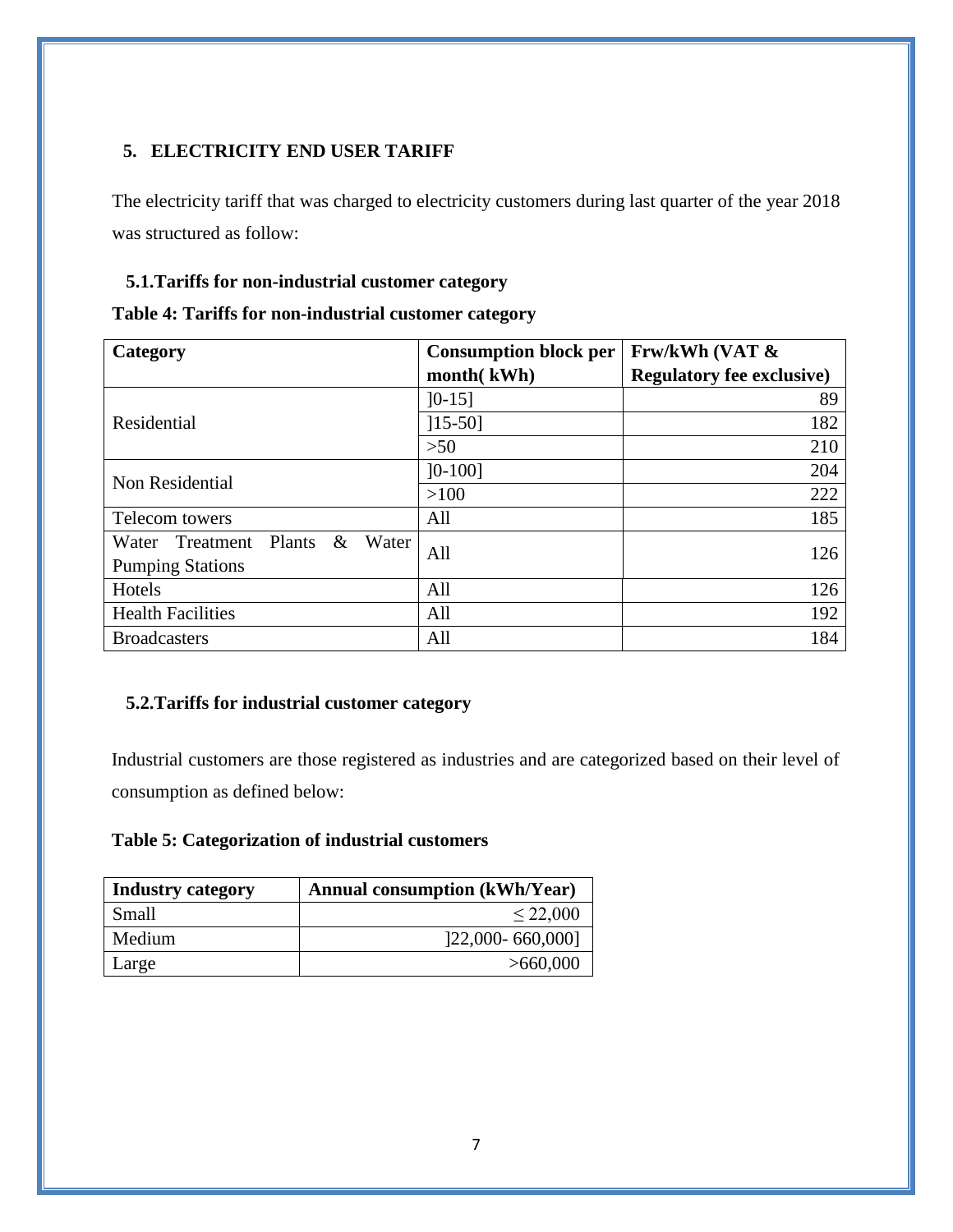|          | Energy              |                      | Charges VAT and regulatory fee exclusive |                       |                               |
|----------|---------------------|----------------------|------------------------------------------|-----------------------|-------------------------------|
|          | charge<br>(Frw/kWh) |                      | Maximum demand charge (Frw/kVA/month)    | Customer              |                               |
| Category |                     | Peak<br>$(05:00PM -$ | Shoulder<br>(08:00AM04:59)               | Off-Peak<br>(00:00AM) | service charge<br>(Frw/Month) |
|          |                     | 11:59PM)             | PM)                                      | 07:59AM)              |                               |
| Small    | 110                 | 11,017               | 4,008                                    | 1,691                 | 10,000                        |
| Medium   | 87                  | 10,514               | 3,588                                    | 1,292                 | 10,000                        |
| Large    | 80                  | 7,184                | 2,004                                    | 886                   | 10,000                        |

#### <span id="page-8-2"></span>**Table 6: Tariffs Industrial customers with Smart Meter**

#### <span id="page-8-0"></span>**5.3.Flat rates for industrial customers without smart meters**

Industrial customers without smart meters are charged at flat rates until the smart meters are installed in their facilities in order to apply the time of use tariff as described in the table below.

<span id="page-8-3"></span>

| Industry category | Flat rate (Frw/kWh, VAT & Regulatory fee exclusive) |
|-------------------|-----------------------------------------------------|
| Small             |                                                     |
| Medium            |                                                     |
| Large             |                                                     |

#### <span id="page-8-1"></span>**6. LICENSES AND PERMITS IN ELECTRICITY**

There are twenty-five (26) licensed power plants with full licenses, two (2) provisional licenses, one transmission license, one distribution license, one domestic trade license and one international trade license. The number of accredited electrical practitioners increased from fiftyfour  $(54)$  to sixty-seven  $(67)$ .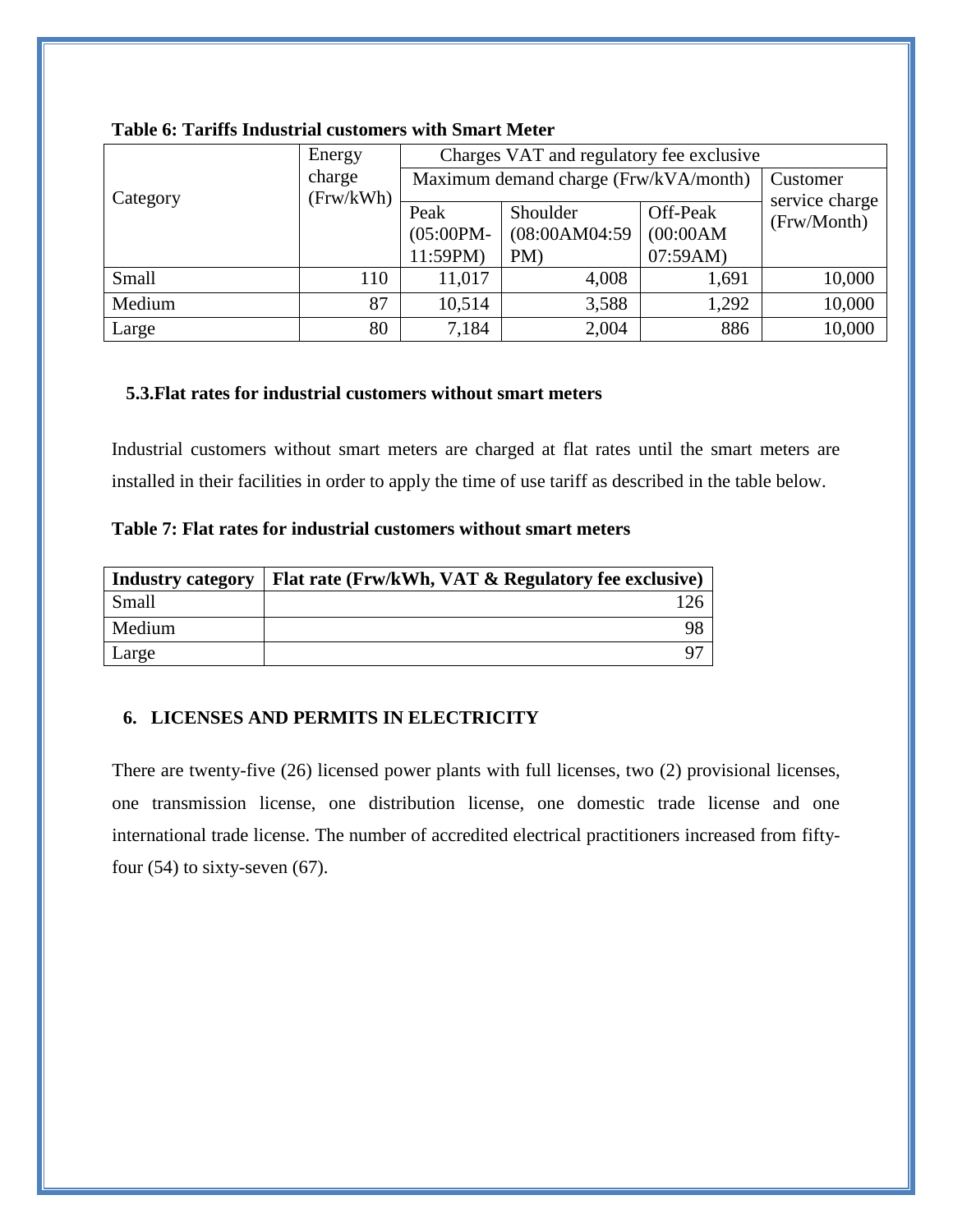| SN             | Name of licensee            | Name of plant                                     | <b>Installed</b><br>Capacity |
|----------------|-----------------------------|---------------------------------------------------|------------------------------|
|                |                             |                                                   | (MW)                         |
| $\mathbf{1}$   | Ngali Energy Ltd            | Rukarara HPP                                      | 9                            |
| $\overline{2}$ | Gigawatt Global Ltd         | Rwamagana Solar                                   | 8.5                          |
| $\mathfrak{Z}$ | Regrepower Ltd              | Kavumu MHHP                                       | 0.38                         |
| $\overline{4}$ | Yumn Ltd                    | Akanyaru Peat                                     | 80                           |
| 5              | Kivuwatt Ltd                | Kibuye Methane Gas                                | 25                           |
| 6              | Rwanda Mountain Tea         | Giciye I                                          | 4                            |
| 7              | Rwanda Mountain Tea         | Giciye II                                         | $\overline{4}$               |
| 8              | <b>REPRO</b>                | Mutobo Hydropower                                 | 0.2                          |
| 9              | Rwaza Hydro Power Ltd       | Rwaza-Muko                                        | 2.6                          |
| 10             | Refad Rwanda Ltd            | Rukarara V Hydro Power Plant                      | $\overline{7}$               |
| 11             | Rubagabaga Hydro Power Ltd  | Rubagabaga Hydro Power Plant                      | 2.8                          |
| 12             | EnergieNyaruguru (Enny) Ltd | Mazimeru Hydro Power Plant                        | 0.5                          |
| 13             | Soenergy Rwanda Ltd         | Mukungwa, Masoro and Birembo<br><b>Thermal PP</b> | 30                           |
| 14             | SpvNyirahindweHpp Ltd       | Nyirahindwe I Hydro Power Plant                   | 0.9                          |
| 15             | SpvNyirahindweHpp Ltd       | Nyirahindwe II Hydro Power Plant                  | 0.3                          |
| 16             | <b>Energicotel Ltd</b>      | Keya Hydro Power Plant                            | $2.2\,$                      |
| 17             | Energicotel Ltd             | Nkora Hydro Power Plant                           | 0.68                         |
| 18             | <b>Energicotel Ltd</b>      | Cyimbiri Hydro Power Plant                        | 0.3                          |
| 19             | Energicotel Ltd             | Nyamyotsi I Hydro Power Plant                     | 0.1                          |
| 20             | Energicotel Ltd             | Nyamyotsi II Hydro Power Plant                    | 0.1                          |
| 21             | Novel Energy Ltd            | Gaseke Hydro Power Plant                          | 0.5                          |
| 22             | Prime Energy Ltd            | Gisenyi                                           | 1.2                          |
| 23             | Prime Energy Ltd            | Rukarara II                                       | 2.2                          |
| 24             | Prime Energy Ltd            | Mukungwa II                                       | 2.5                          |
| 25             | Prime Energy Ltd            | Gashashi                                          | 0.2                          |
| 26             | Amahoro Energy Ltd          | Musarara                                          | 0.4                          |

# <span id="page-9-0"></span>**Table 8: List of IPPs with full license for generation as of December 2018**

**Source: RURA database**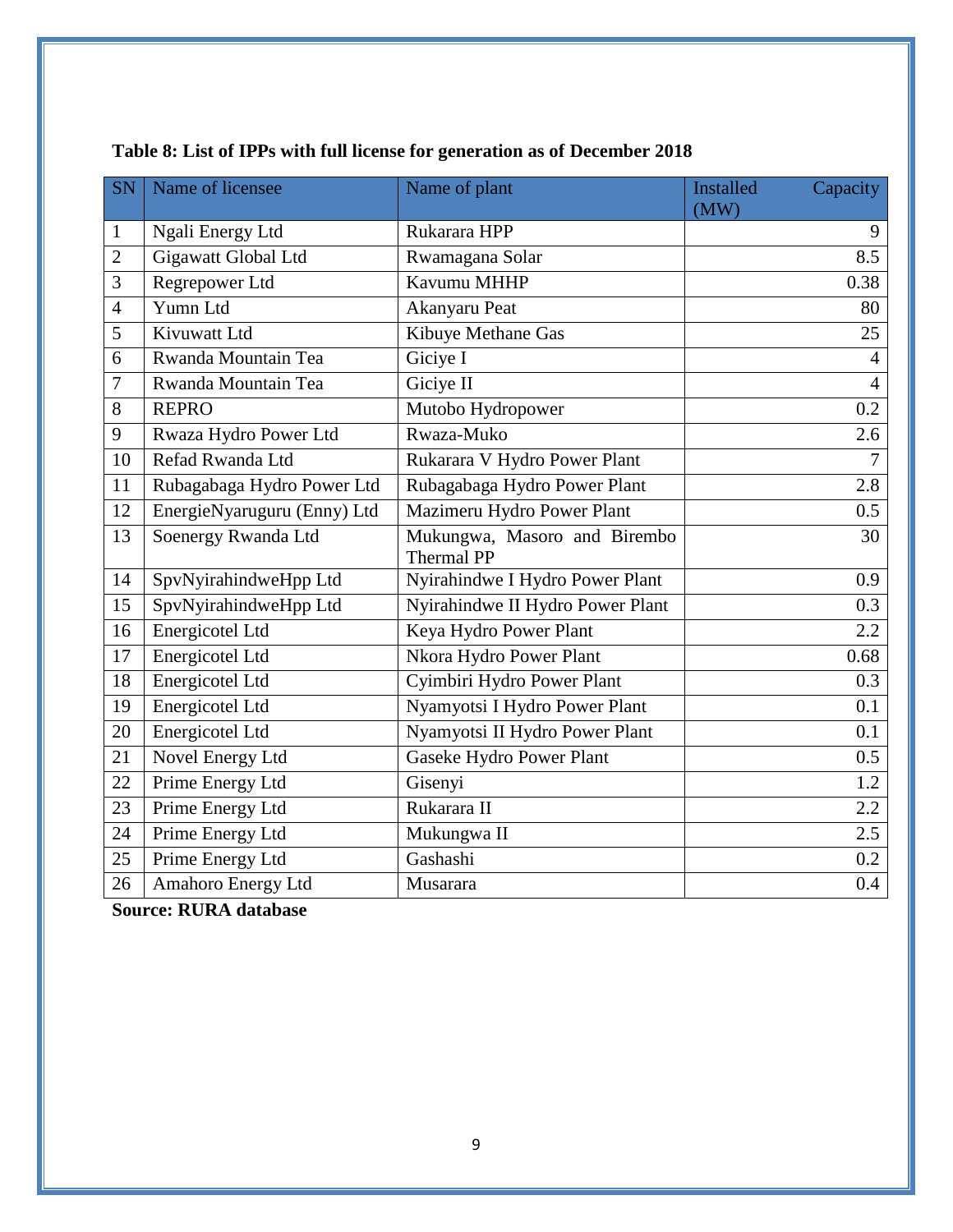<span id="page-10-0"></span>

|      | <b>SN</b>   Name of licensee | Name of plant         | Installed Capacity (MW) |
|------|------------------------------|-----------------------|-------------------------|
|      | Ngali Energy Ltd             | RWONDO, NTARUKA A     |                         |
|      | Ngali Energy Ltd             | Base I& II, NGORORERO |                         |
| ____ |                              |                       |                         |

#### **Source: RURA database**

# <span id="page-10-1"></span>**Table 10: List of other licenses as of December 2018**

| SN   Name of licensee   Type of license |                            |
|-----------------------------------------|----------------------------|
| <b>EUCL</b>                             | Transmission               |
| <b>EUCL</b>                             | Distribution               |
| <b>EUCL</b>                             | Domestic Trade             |
| <b>EUCL</b>                             | <b>International Trade</b> |

**Source: RURA database**

# <span id="page-10-2"></span>**Table 11: List of electrical installation permit holders as of December 2018**

| <b>SN</b>       | Name of licensee                   | <b>Category of Permit</b> |
|-----------------|------------------------------------|---------------------------|
| 1               | Mutangana Jean Claude              | Class B                   |
| $\overline{2}$  | Sebasinga Simon                    | Class B                   |
| 3               | Musabyimana Frederic               | Class A                   |
| $\overline{4}$  | <b>Axar Technical Services Ltd</b> | Class B                   |
| 5               | MunyantoreGasatsi Jean Claude      | Class C                   |
| 6               | MUKERANGABO Louis De Gonzague      | Class C                   |
| 7               | Vision Technologies Company Ltd    | Class D                   |
| 8 <sup>1</sup>  | Vision Technologies Company Ltd    | Class Z                   |
| 9               | Bimenyimana Jean Bosco             | Class B                   |
| 10              | Kigali Polytechnical Company Ltd   | Class B                   |
| 11              | MUKERANGABO Louis De Gonzague      | Class D                   |
| 12              | Teeccsm Ltd                        | Class C                   |
| 13 <sup>1</sup> | Metha Electricals Ltd              | Class A                   |
| 14              | Mehta Electricals Ltd              | Class D (GEN)             |
| 15              | Musabyimana Maurice                | <b>CLASS: A</b>           |
| 16              | Animas Satellite Systems Ltd       | <b>CLASS: C</b>           |
| 17              | NibamurekeIldephonse               | <b>CLASS: C</b>           |
| 18              | <b>Buclino Company Ltd</b>         | <b>CLASS: B</b>           |
| 19              | MultitoSvs Ltd                     | <b>CLASS: B</b>           |
| 20              | HabumugishaPlacide                 | <b>CLASS: B</b>           |
| 21              | HabumugishaPlacide                 | CLASS : D                 |
| 22              | Ngenzi Herve Gilbert               | <b>CLASS: Z</b>           |
| 22              | Ngenzi Herve Gilbert               | <b>CLASS: D</b>           |
| 24              | Nzabonimpa Eric                    | <b>CLASS: D</b>           |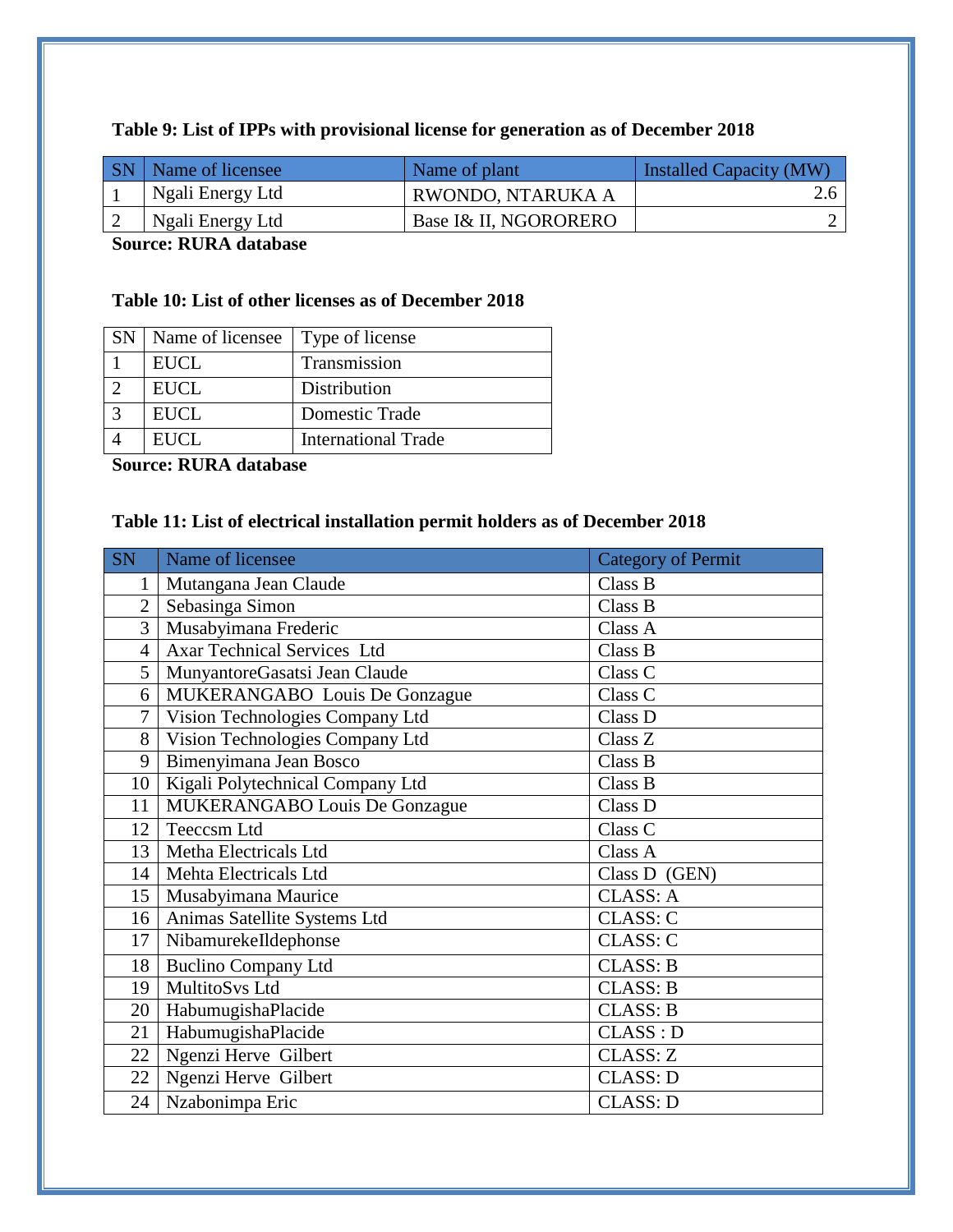| 25              | Karasira Francis                               | CLASS:C                     |
|-----------------|------------------------------------------------|-----------------------------|
| 26              | Karasira Francis                               | <b>CLASS: D</b>             |
| 27              | <b>Gahutu Yves</b>                             | <b>CLASS:D</b>              |
| 28              | <b>Gahutu Yves</b>                             | CLASS:Z                     |
| 29              | Ushizimpumu Leonard                            | <b>CLASS: B</b>             |
| 30 <sup>1</sup> | Fair Technology Company Ltd                    | <b>CLASS:B</b>              |
| 31              | Fair Technology Company Ltd                    | <b>CLASS: D</b>             |
| 32              | Nshimiyimana Theodore                          | <b>CLASS: B</b>             |
| 33              | Intertech                                      | CLASS: D (Solar systems)    |
| 34              | <b>BiganiroMahirwe Patrick</b>                 | <b>CLASS: A</b>             |
| 35              | Hategekimana Celestin                          | <b>CLASS:B</b>              |
| 36              | Molde Technical Services Ltd                   | <b>CLASS:B</b>              |
| 37              | MuragijimanaSylvestre                          | <b>CLASS:B</b>              |
| 38              | Mehta Electricals Ltd                          | <b>CLASS:B</b>              |
| 39              | Hardware Legrand Distributor (Haldi Group) Ltd | CLASS:C                     |
| 40              | Hardware Legrand Distributor (Haldi Group) Ltd | <b>CLASS:D</b>              |
| 41              | Maniraruta Jacques                             | <b>CLASS:B</b>              |
| 42              | Mutsinzi Jean Nepomuscene                      | CLASS:C                     |
| 43              | Mutsinzi Jean Nepomuscene                      | <b>CLASS:D</b>              |
| 44              | Rwabizi Sylvestre                              | <b>CLASS:D</b>              |
|                 | 45   Electrical Vision Company Ltd             | CLASS:B                     |
| 46              | BigirimanaBralo Alloys                         | <b>CLASS:B</b>              |
| 47              | Patronics Services (Rwanda) Ltd                | Class Z                     |
| 48              | Uwamahoro Jacques                              | $\overline{\text{Class A}}$ |
| 49              | Altes Ltd                                      | Class C                     |
| 50              | Ushizimpumu Leonard                            | Class D (SOL, Gen and SG    |
| 51              | Mugwiza Nicolas                                | Class C                     |
| 52              | Mugwiza Nicolas                                | Class D (SOL, Gen and SG)   |
| 53              | Eng. Kirenga Napoleon Innocent                 | Class Z                     |
| 54              | Eng. Kirenga Napoleon Innocent                 | Class D                     |
| 55              | <b>Real Contractors Ltd</b>                    | Class C                     |
| 56              | Real Contractors Ltd                           | Class D                     |
| 57              | Central Electricals International Ltd          | Class C                     |
| 58              | Central Electricals International Ltd          | Class D                     |
| 59              | Mwongereza Jean Jacques                        | Class B                     |
| 60              | Ntawuhorakize Jean Marie Vianney               | Class B                     |
| 61              | Talab Mohamed Ekbal Harun                      | Class C                     |
| 62              | NsabimanaCyprien                               | Class B                     |
| 63              | DiksonMbottiMwangunde                          | Class B                     |
| 64              | DiksonMbottiMwangunde                          | Class D                     |
| 65              | Twagirayesu Jean Bosco                         | Class B                     |
| 67              | K.E.P Technologies Ltd                         | Class B                     |

**Source: RURA database**